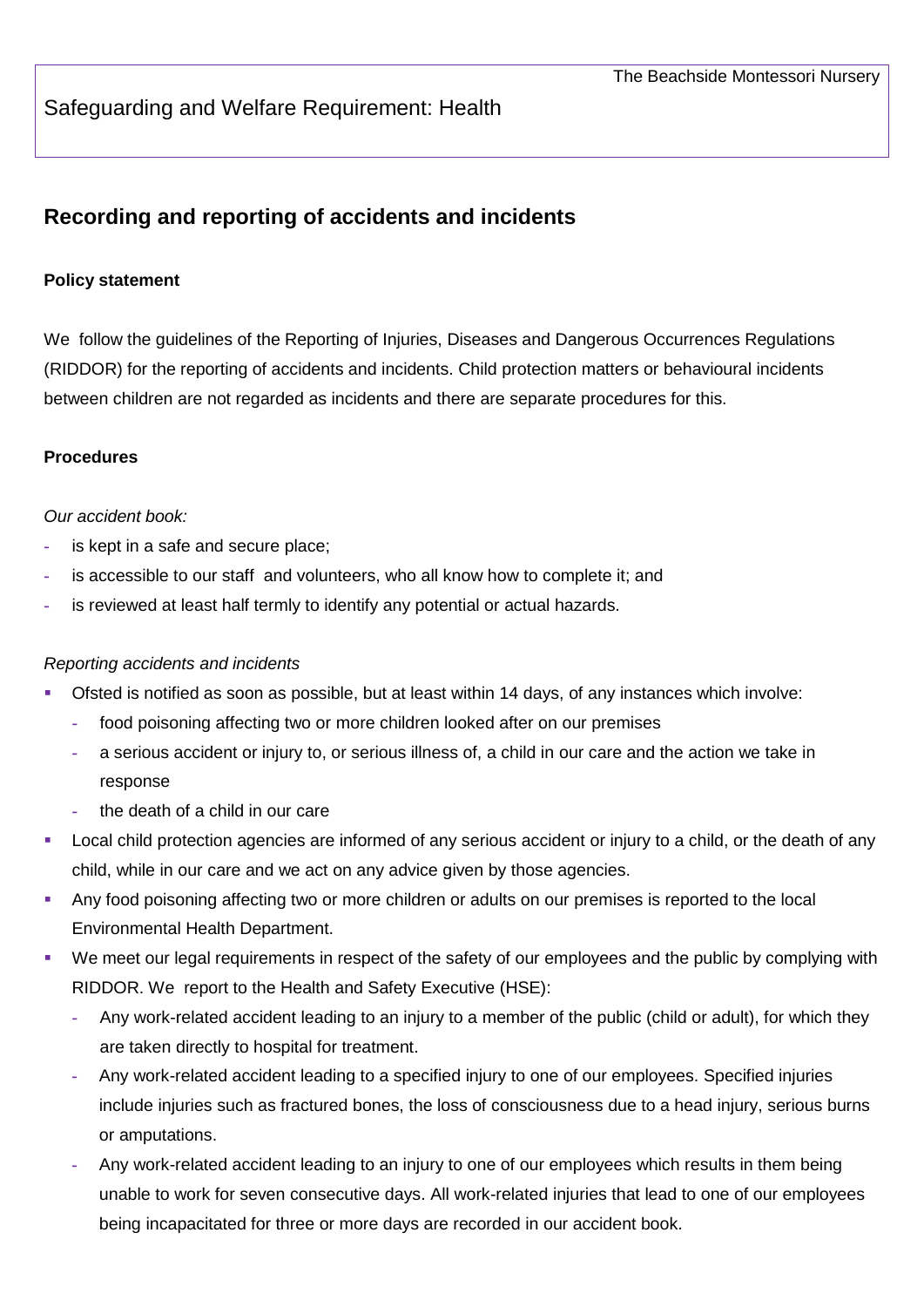- **-** When one of our employees suffers from a reportable occupational disease or illness as specified by the HSE.
- **-** Any death, of a child or adult, that occurs in connection with a work-related accident.
- **-** Any dangerous occurrences. This may be an event that causes injury or fatalities or an event that does not cause an accident, but could have done; such as a gas leak.

### *Incident book*

- We have ready access to telephone numbers for emergency services, including the local police. Where we are responsible for the premises we have contact numbers for the gas and electricity emergency services, and a carpenter and plumber. Where we rent premises we ensure we have access to the person responsible and that there is a shared procedure for dealing with emergencies.
- We ensure that our staff and volunteers carry out all health and safety procedures to minimise risk and that they know what to do in an emergency.
- On discovery of an incident, we report it to the appropriate emergency services fire, police, ambulance if those services are needed.
- If an incident occurs before any children arrive, [our manager risk assesses this situation and decide[s] if the premises are safe to receive children. [Our manager may decide to offer a limited service or to close the setting.
- Where an incident occurs whilst the children are in our care and it is necessary to evacuate the premises/area, we follow the procedures in our Fire Safety and Emergency Evacuation Policy or, when on an outing, the procedures identified in the risk assessment for the outing.
- **If a crime may have been committed, we ask all adults witness to the incident make a witness statement** including the date and time of the incident, what they saw or heard, what they did about it and their full name and signature.
- We keep an incident book for recording major incidents, including some of those that that are reportable to the Health and Safety Executive.
- **These incidents include:** 
	- **-** a break in, burglary, or theft of personal or our setting's property
	- **-** an intruder gaining unauthorised access to our premises
	- **-** a fire, flood, gas leak or electrical failure
	- **-** an attack on an adult or child on our premises or nearby
	- **-** any racist incident involving families or our staff on the setting's premises
	- **-** a notifiable disease or illness, or an outbreak of food poisoning affecting two or more children looked after on our premises
	- **-** the death of a child or adult
	- **-** a terrorist attack, or threat of one